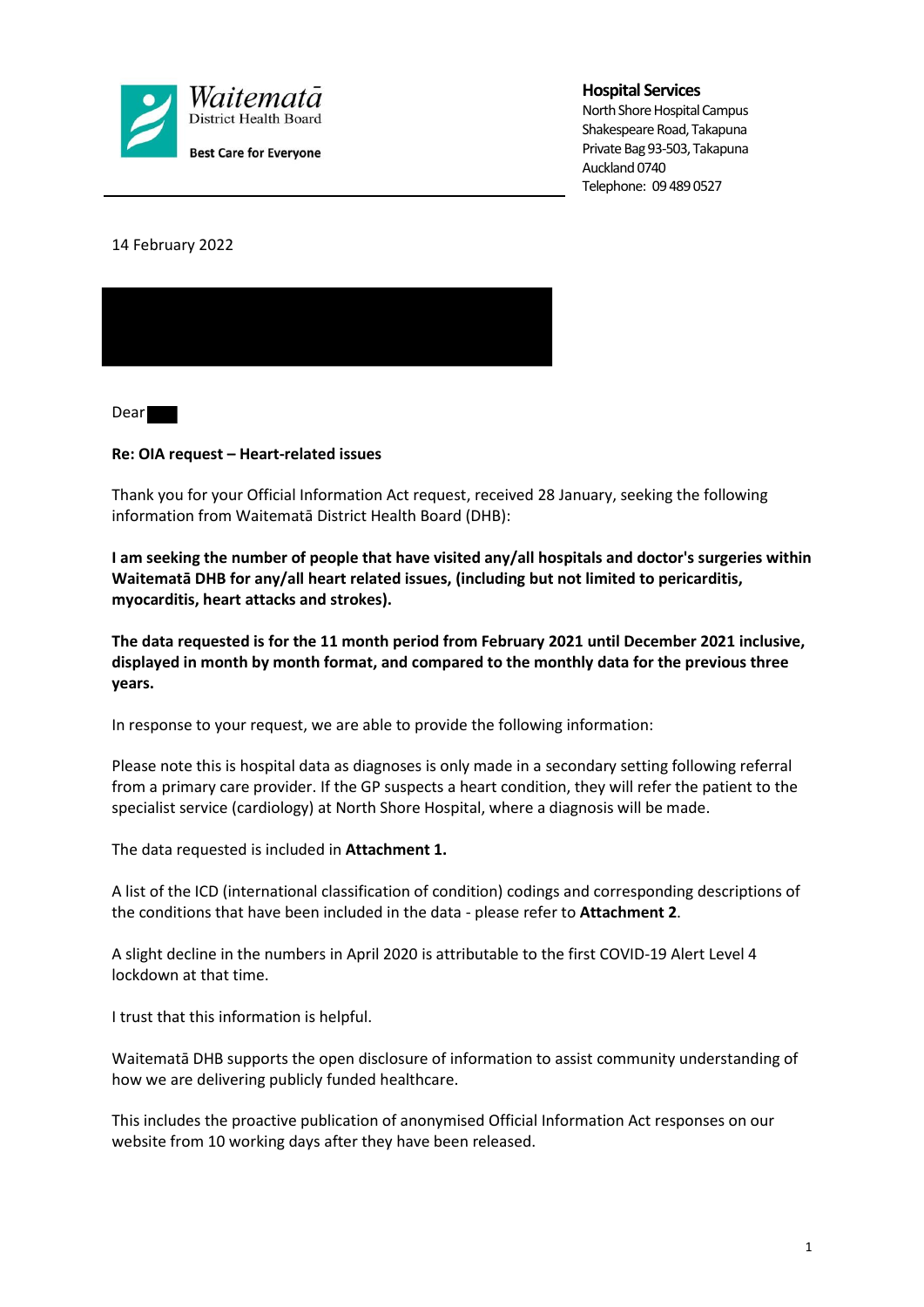If you consider there are good reasons why this response should not be made publicly available, we will be happy to consider your views.

Yours sincerely



**Executive Director Hospital Services Waitematā District Health Board**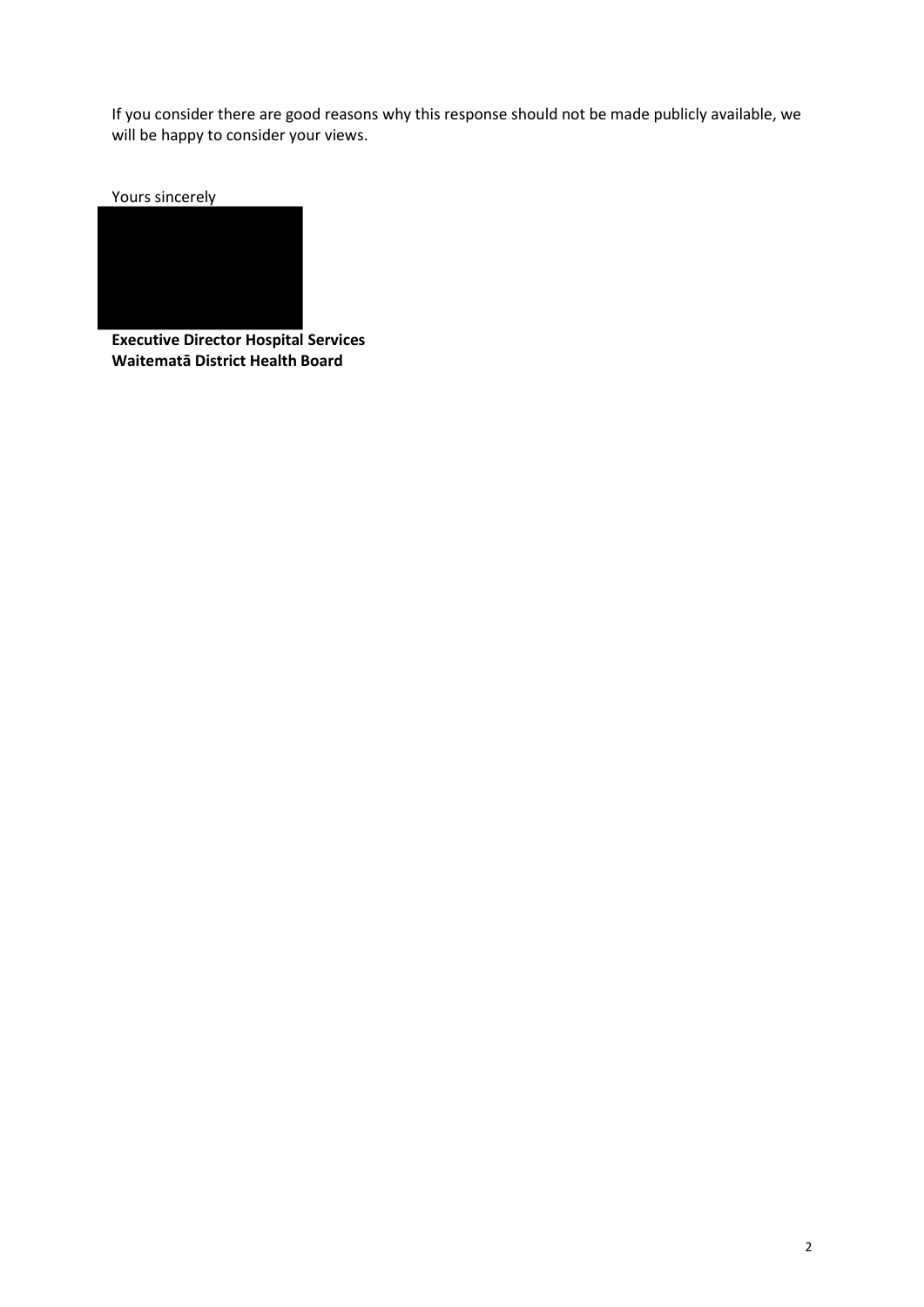## **Attachment 1**

Records confirming the diagnosis of heart or stroke conditions are held by the DHB as follows:

## **Total discharges of Waitematā DHB patients with heart-related issues from 2018 to 2021 broken down by month**

| Year       | <b>Month</b> | <b>Total</b> | Year       | <b>Month</b> | <b>Total</b> | <b>Year</b>       | <b>Month</b> | <b>Total</b> | Year       | <b>Month</b> | <b>Total</b> |
|------------|--------------|--------------|------------|--------------|--------------|-------------------|--------------|--------------|------------|--------------|--------------|
| 2018       | Jan          | 1,149        | 2019       | Jan          | 1,263        | 2020              | Jan          | 1,129        | 2021       | Jan          | 1,197        |
|            | Feb          | 1,165        |            | Feb          | 1,117        |                   | Feb          | 999          |            | Feb          | 1,038        |
|            | Mar          | 1,322        |            | Mar          | 1,340        |                   | Mar          | 1,054        |            | Mar          | 1,211        |
|            | Apr          | 1,183        |            | Apr          | 1,243        |                   | Apr          | 750          |            | Apr          | 1,239        |
|            | May          | 1,403        |            | May          | 1,427        |                   | May          | 1,076        |            | May          | 1,308        |
|            | Jun          | 1,353        |            | Jun          | 1,226        |                   | Jun          | 1,217        |            | Jun          | 1,293        |
|            | Jul          | 1,399        |            | Jul          | 1,264        |                   | Jul          | 1,396        |            | Jul          | 1,413        |
|            | Aug          | 1,500        |            | Aug          | 1,272        |                   | Aug          | 1,278        |            | Aug          | 1,262        |
|            | Sep          | 1,371        |            | Sep          | 1,126        |                   | Sep          | 1,321        |            | Sep          | 1,099        |
|            | Oct          | 1,329        |            | Oct          | 1,136        |                   | Oct          | 1,262        |            | Oct          | 1,134        |
|            | Nov          | 1,406        |            | Nov          | 1,151        |                   | Nov          | 1,215        |            | Nov          | 1,230        |
|            | <b>Dec</b>   | 1,246        |            | <b>Dec</b>   | 1,088        |                   | <b>Dec</b>   | 1,234        |            | <b>Dec</b>   | 1,149        |
| 2018 Total |              | 15,826       | 2019 Total |              | 14,653       | <b>2020 Total</b> |              | 13,931       | 2021 Total |              | 14,573       |

|    | <b>Month</b> | <b>Total</b> | Yea |
|----|--------------|--------------|-----|
| 9. | Jan          | 1,263        |     |
|    | Feb          | 1,117        |     |
|    | Mar          | 1,340        |     |
|    | Apr          | 1,243        |     |
|    | May          | 1,427        |     |
|    | Jun          | 1,226        |     |
|    | Jul          | 1,264        |     |
|    | Aug          | 1,272        |     |
|    | Sep          | 1,126        |     |
|    | Oct          | 1,136        |     |
|    | Nov          | 1,151        |     |
|    | Dec          | 1,088        |     |
|    |              |              |     |

| <b>Month</b> | <b>Total</b> | Year       | <b>Month</b> | <b>Total</b> | Year              | <b>Month</b> | <b>Total</b> | Year       | <b>Month</b> | <b>Total</b> |
|--------------|--------------|------------|--------------|--------------|-------------------|--------------|--------------|------------|--------------|--------------|
| Jan          | 1,149        | 2019       | Jan          | 1,263        | 2020              | Jan          | 1,129        | 2021       | Jan          | 1,197        |
| Feb          | 1,165        |            | Feb          | 1,117        |                   | Feb          | 999          |            | Feb          | 1,038        |
| Mar          | 1,322        |            | Mar          | 1,340        |                   | Mar          | 1,054        |            | Mar          | 1,211        |
| Apr          | 1,183        |            | Apr          | 1,243        |                   | Apr          | 750          |            | Apr          | 1,239        |
| May          | 1,403        |            | May          | 1,427        |                   | May          | 1,076        |            | May          | 1,308        |
| Jun          | 1,353        |            | Jun          | 1,226        |                   | Jun          | 1,217        |            | Jun          | 1,293        |
| Jul          | 1,399        |            | Jul          | 1,264        |                   | Jul          | 1,396        |            | Jul          | 1,413        |
| Aug          | 1,500        |            | Aug          | 1,272        |                   | Aug          | 1,278        |            | Aug          | 1,262        |
| Sep          | 1,371        |            | Sep          | 1,126        |                   | Sep          | 1,321        |            | Sep          | 1,099        |
| Oct          | 1,329        |            | Oct          | 1,136        |                   | Oct          | 1,262        |            | Oct          | 1,134        |
| Nov          | 1,406        |            | Nov          | 1,151        |                   | Nov          | 1,215        |            | Nov          | 1,230        |
| Dec          | 1,246        |            | <b>Dec</b>   | 1,088        |                   | <b>Dec</b>   | 1,234        |            | <b>Dec</b>   | 1,149        |
|              | 15,826       | 2019 Total |              | 14,653       | <b>2020 Total</b> |              | 13,931       | 2021 Total |              | 14,573       |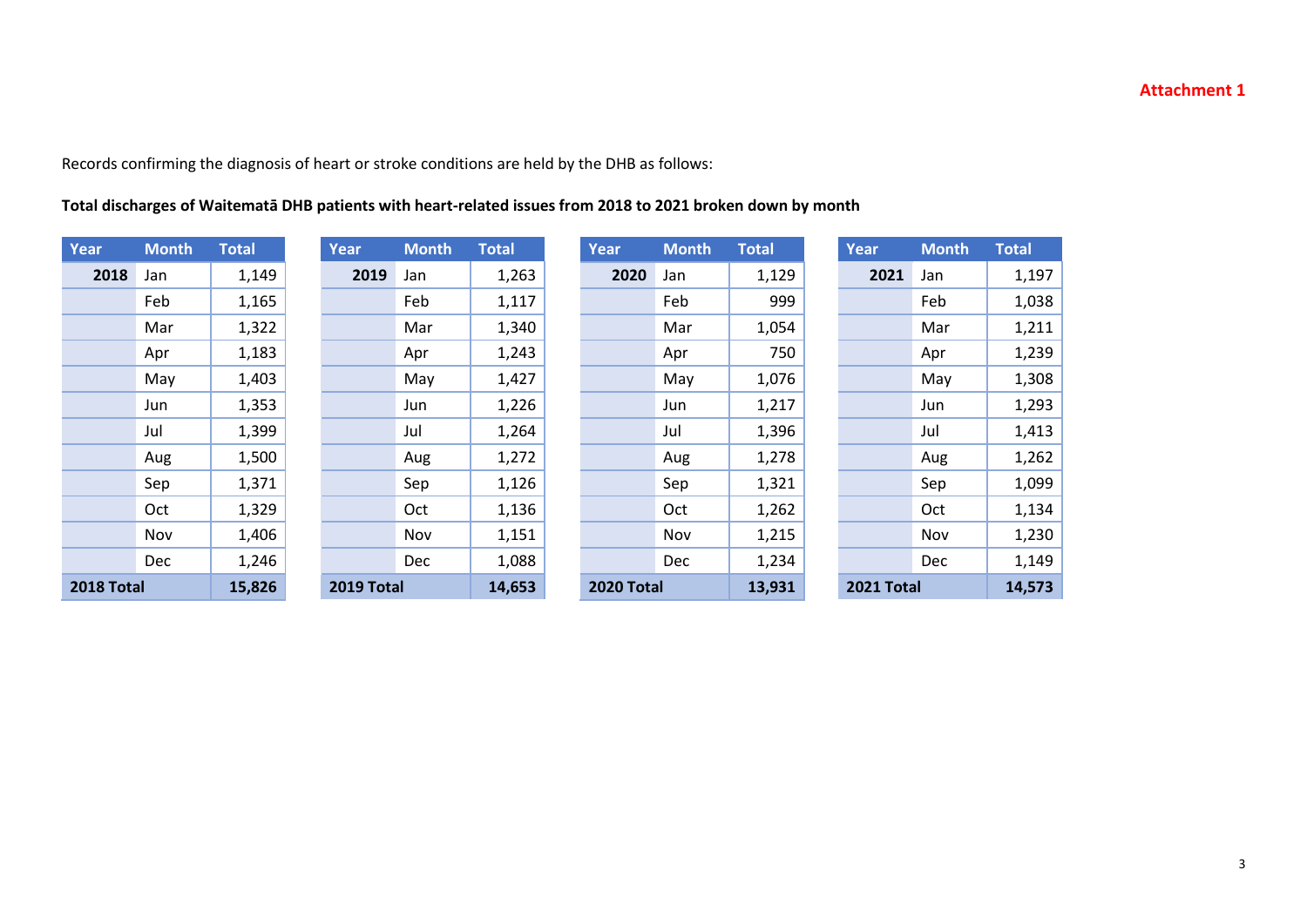# **Attachment 2 - ICD codes for heart-related issues**

| ICD code | ICD short description                                                          |
|----------|--------------------------------------------------------------------------------|
| 1010     | Acute rheumatic pericarditis                                                   |
| 1029     | Rheumatic chorea without heart involvement                                     |
| 1058     | Other mitral valve diseases                                                    |
| 1069     | Rheumatic aortic valve disease, unspecified                                    |
| 1079     | Tricuspid valve disease, unspecified                                           |
| 1092     | Chronic rheumatic pericarditis                                                 |
| 1098     | Other specified rheumatic heart diseases                                       |
| 1119     | Hypertensive heart disease without (congestive) heart failure                  |
| 1120     | Hypertensive kidney disease with kidney failure                                |
| 1151     | Hypertension secondary to other kidney disorders                               |
| 1158     | Other secondary hypertension                                                   |
| 1212     | Acute transmural myocardial infarction of other sites                          |
| 1214     | Acute subendocardial myocardial infarction                                     |
| 1221     | Subsequent myocardial infarction of inferior wall                              |
| 1228     | Subsequent myocardial infarction of other sites                                |
| 1230     | Haemopericardium as current complication following acute myocardial infarction |
| 1241     | Dressler's syndrome                                                            |
| 1254     | Coronary artery aneurysm and dissection                                        |
| 1256     | Silent myocardial ischaemia                                                    |
| 100      | Rheumatic fever without mention of heart involvement                           |
| 1012     | Acute rheumatic myocarditis                                                    |
| 1019     | Acute rheumatic heart disease, unspecified                                     |
| 1061     | Rheumatic aortic insufficiency                                                 |
| 1068     | Other rheumatic aortic valve diseases                                          |
| 1259     | Chronic ischaemic heart disease, unspecified                                   |
| 1280     | Arteriovenous fistula of pulmonary vessels                                     |
| 1281     | Aneurysm of pulmonary artery                                                   |
| 1289     | Disease of pulmonary vessels, unspecified                                      |
| 1310     | Chronic adhesive pericarditis                                                  |
| 1321     | Pericarditis in other infectious and parasitic diseases classified elsewhere   |
| 1341     | Mitral (valve) prolapse                                                        |
| 1070     | Tricuspid stenosis                                                             |
| 1071     | Tricuspid insufficiency                                                        |
| 1072     | Tricuspid stenosis with insufficiency                                          |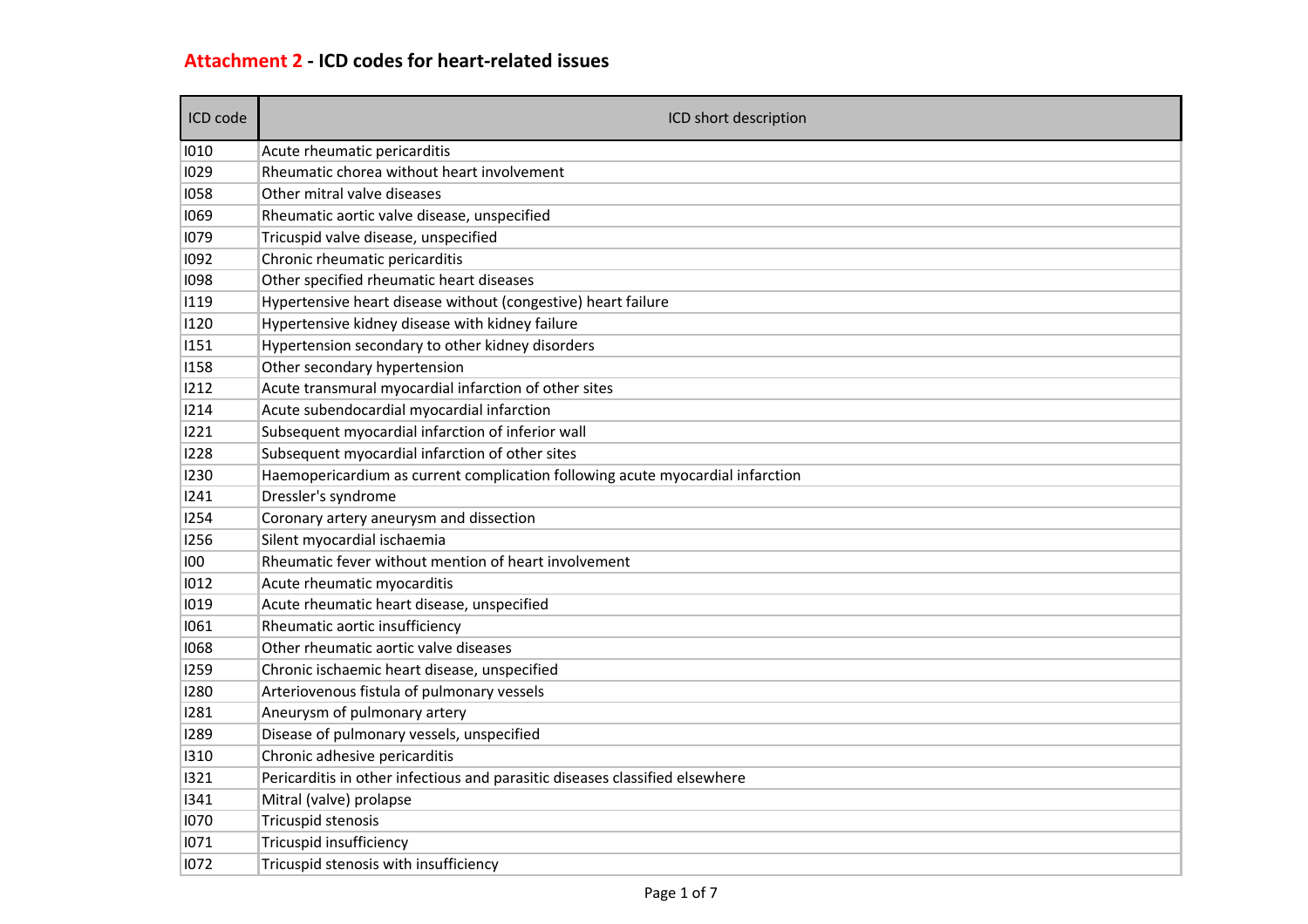| ICD code | ICD short description                                                                     |
|----------|-------------------------------------------------------------------------------------------|
| 1078     | Other tricuspid valve diseases                                                            |
| 1080     | Disorders of both mitral and aortic valves                                                |
| 1088     | Other multiple valve diseases                                                             |
| 1091     | Rheumatic diseases of endocardium, valve unspecified                                      |
| 110      | Essential (primary) hypertension                                                          |
| 1139     | Hypertensive heart and kidney disease, unspecified                                        |
| 1150     | Renovascular hypertension                                                                 |
| 1342     | Nonrheumatic mitral (valve) stenosis                                                      |
| 1348     | Other nonrheumatic mitral valve disorders                                                 |
| 1358     | Other aortic valve disorders                                                              |
| 1360     | Nonrheumatic tricuspid (valve) stenosis                                                   |
| 1371     | Pulmonary valve insufficiency                                                             |
| 1379     | Pulmonary valve disorder, unspecified                                                     |
| 1390     | Mitral valve disorders in diseases classified elsewhere                                   |
| 1401     | Isolated myocarditis                                                                      |
| 1208     | Other forms of angina pectoris                                                            |
| 1209     | Angina pectoris, unspecified                                                              |
| 1211     | Acute transmural myocardial infarction of inferior wall                                   |
| 1231     | Atrial septal defect as current complication following acute myocardial infarction        |
| 1235     | Rupture of papillary muscle as current complication following acute myocardial infarction |
| 1238     | Other current complications following acute myocardial infarction                         |
| 1411     | Myocarditis in viral diseases classified elsewhere                                        |
| 1421     | Obstructive hypertrophic cardiomyopathy                                                   |
| 1425     | Other restrictive cardiomyopathy                                                          |
| 1432     | Cardiomyopathy in nutritional diseases                                                    |
| 1444     | Left anterior fascicular block                                                            |
| 1447     | Left bundle-branch block, unspecified                                                     |
| 1451     | Other and unspecified right bundle-branch block                                           |
| 1454     | Nonspecific intraventricular block                                                        |
| 1461     | Sudden cardiac death, so described                                                        |
| 1470     | Re-entry ventricular arrhythmia                                                           |
| 1249     | Acute ischaemic heart disease, unspecified                                                |
| 1255     | Ischaemic cardiomyopathy                                                                  |
| 1271     | Kyphoscoliotic heart disease                                                              |
| 1278     | Other specified pulmonary heart diseases                                                  |
| 1279     | Pulmonary heart disease, unspecified                                                      |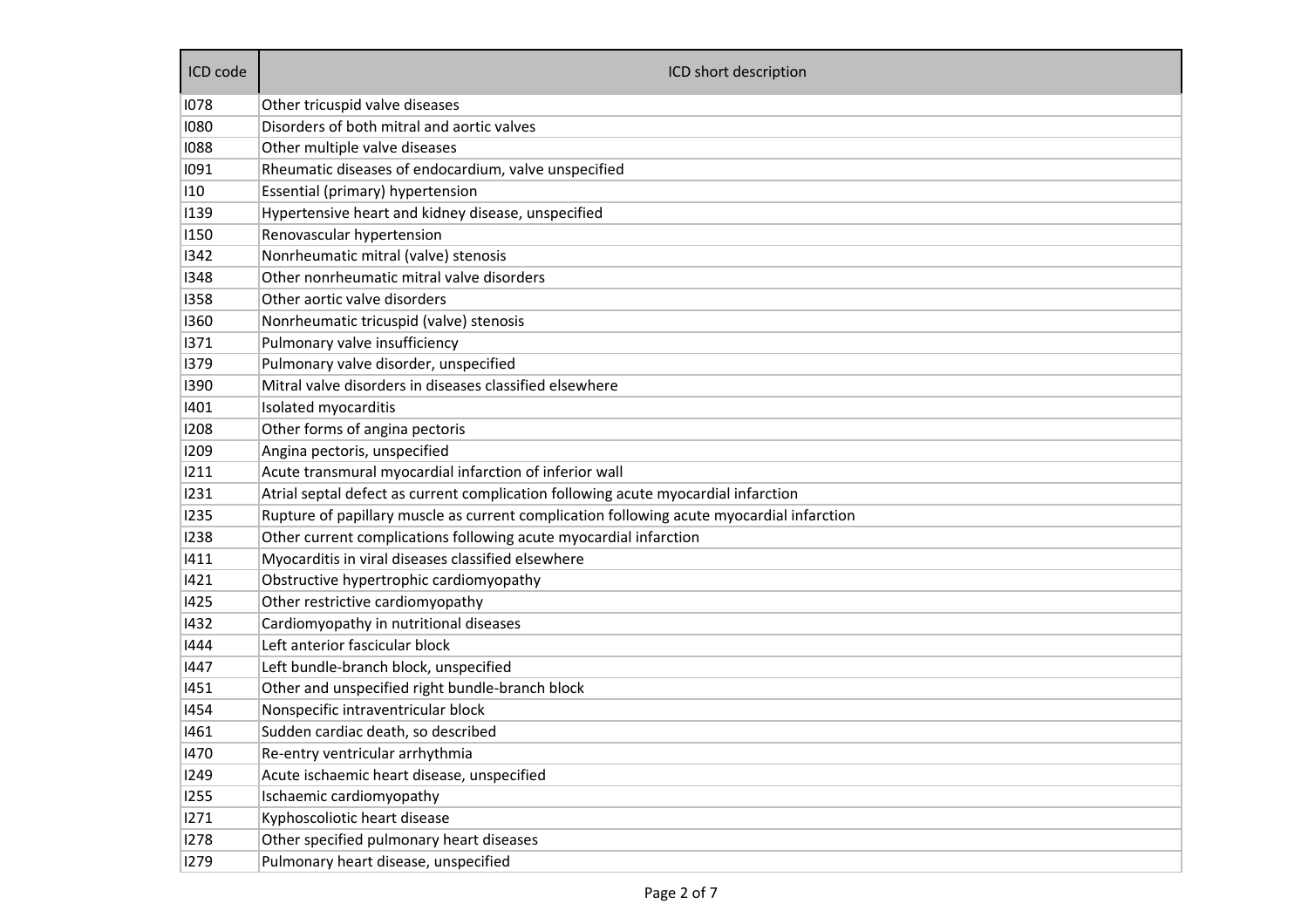| ICD code | ICD short description                                                                 |  |  |  |  |  |
|----------|---------------------------------------------------------------------------------------|--|--|--|--|--|
| 1288     | Other specified diseases of pulmonary vessels                                         |  |  |  |  |  |
| 1300     | Acute nonspecific idiopathic pericarditis                                             |  |  |  |  |  |
| 1479     | Paroxysmal tachycardia, unspecified                                                   |  |  |  |  |  |
| 1480     | Paroxysmal atrial fibrillation                                                        |  |  |  |  |  |
| 1482     | Chronic atrial fibrillation                                                           |  |  |  |  |  |
| 1483     | <b>Typical atrial flutter</b>                                                         |  |  |  |  |  |
| 1491     | Atrial premature depolarisation                                                       |  |  |  |  |  |
| 1493     | Ventricular premature depolarisation                                                  |  |  |  |  |  |
| 1499     | Cardiac arrhythmia, unspecified                                                       |  |  |  |  |  |
| 1501     | Left ventricular failure                                                              |  |  |  |  |  |
| 1511     | Rupture of chordae tendineae, not elsewhere classified                                |  |  |  |  |  |
| 1516     | Cardiovascular disease, unspecified                                                   |  |  |  |  |  |
| 1521     | Other heart disorders in other infectious and parasitic diseases classified elsewhere |  |  |  |  |  |
| 1301     | Infective pericarditis                                                                |  |  |  |  |  |
| 1312     | Haemopericardium, not elsewhere classified                                            |  |  |  |  |  |
| 1320     | Pericarditis in bacterial diseases classified elsewhere                               |  |  |  |  |  |
| 1339     | Acute endocarditis, unspecified                                                       |  |  |  |  |  |
| 1351     | Aortic (valve) insufficiency                                                          |  |  |  |  |  |
| 1361     | Nonrheumatic tricuspid (valve) insufficiency                                          |  |  |  |  |  |
| 1394     | Multiple valve disorders in diseases classified elsewhere                             |  |  |  |  |  |
| 1011     | Acute rheumatic endocarditis                                                          |  |  |  |  |  |
| 1020     | Rheumatic chorea with heart involvement                                               |  |  |  |  |  |
| 1050     | Mitral stenosis                                                                       |  |  |  |  |  |
| 1052     | Mitral stenosis with insufficiency                                                    |  |  |  |  |  |
| 1059     | Mitral valve disease, unspecified                                                     |  |  |  |  |  |
| 1060     | Rheumatic aortic stenosis                                                             |  |  |  |  |  |
| 1062     | Rheumatic aortic stenosis with insufficiency                                          |  |  |  |  |  |
| 1082     | Disorders of both aortic and tricuspid valves                                         |  |  |  |  |  |
| 1090     | Rheumatic myocarditis                                                                 |  |  |  |  |  |
| 1601     | Subarachnoid haemorrhage from middle cerebral artery                                  |  |  |  |  |  |
| 1604     | Subarachnoid haemorrhage from basilar artery                                          |  |  |  |  |  |
| 1609     | Subarachnoid haemorrhage, unspecified                                                 |  |  |  |  |  |
| 1633     | Cerebral infarction due to thrombosis of cerebral arteries                            |  |  |  |  |  |
| 1639     | Cerebral infarction, unspecified                                                      |  |  |  |  |  |
| 1423     | Endomyocardial (eosinophilic) disease                                                 |  |  |  |  |  |
| 1424     | <b>Endocardial fibroelastosis</b>                                                     |  |  |  |  |  |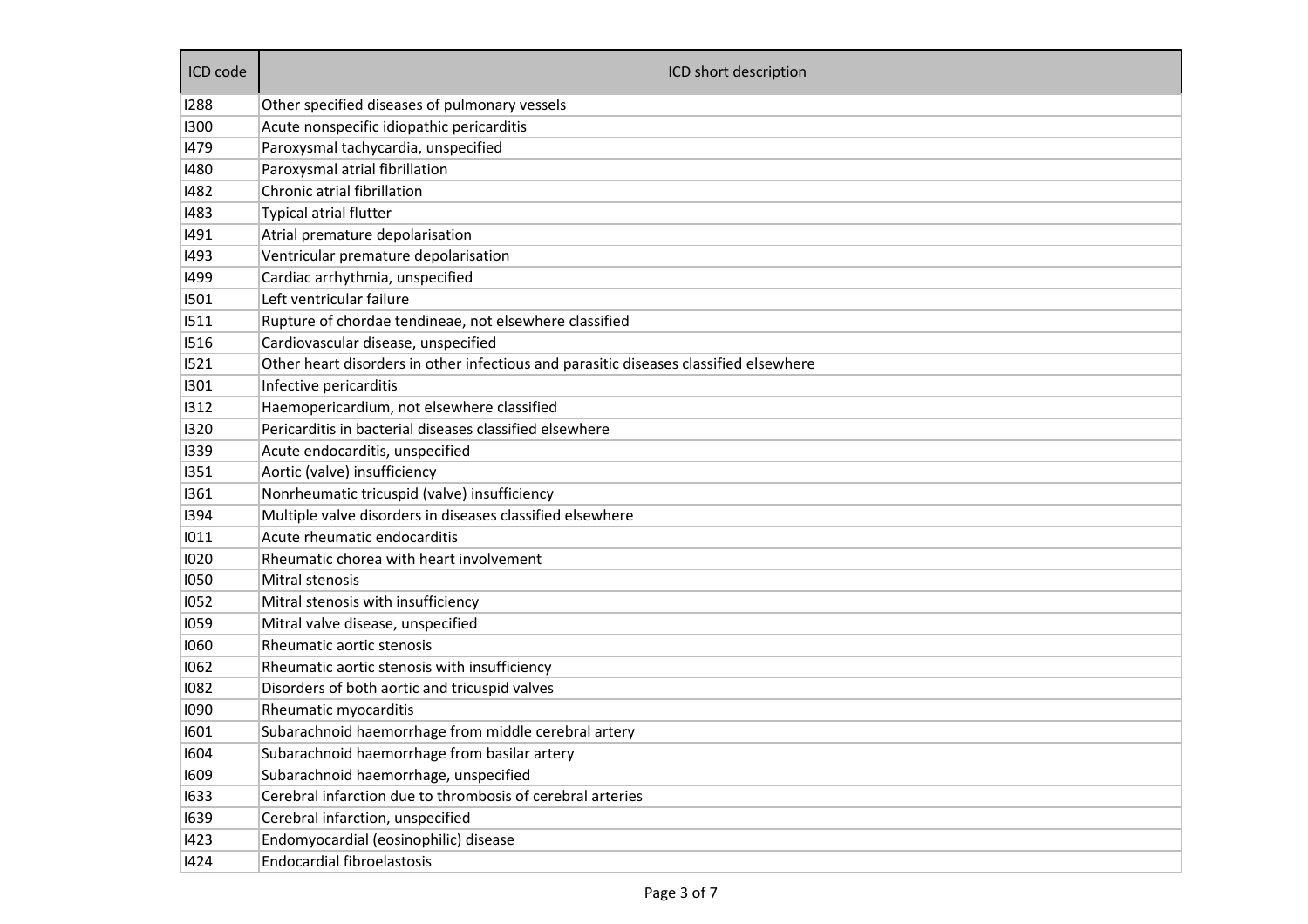| ICD code | ICD short description                                                                         |
|----------|-----------------------------------------------------------------------------------------------|
| 1426     | Alcoholic cardiomyopathy                                                                      |
| 1427     | Cardiomyopathy due to drugs and other external agents                                         |
| 1429     | Cardiomyopathy, unspecified                                                                   |
| 1438     | Cardiomyopathy in other diseases classified elsewhere                                         |
| 1443     | Other and unspecified atrioventricular block                                                  |
| 1131     | Hypertensive heart and kidney disease with kidney failure                                     |
| 1132     | Hypertensive heart and kidney disease with both (congestive) heart failure and kidney failure |
| 1152     | Hypertension secondary to endocrine disorders                                                 |
| 1159     | Secondary hypertension, unspecified                                                           |
| 1201     | Angina pectoris with documented spasm                                                         |
| 1210     | Acute transmural myocardial infarction of anterior wall                                       |
| 1213     | Acute transmural myocardial infarction of unspecified site                                    |
| 1452     | <b>Bifascicular block</b>                                                                     |
| 1453     | <b>Trifascicular block</b>                                                                    |
| 1455     | Other specified heart block                                                                   |
| 1469     | Cardiac arrest, unspecified                                                                   |
| 1471     | Supraventricular tachycardia                                                                  |
| 1481     | Persistent atrial fibrillation                                                                |
| 1489     | Atrial fibrillation and atrial flutter, unspecified                                           |
| 1490     | Ventricular fibrillation and flutter                                                          |
| 1494     | Other and unspecified premature depolarisation                                                |
| 1495     | Sick sinus syndrome                                                                           |
| 1509     | Heart failure, unspecified                                                                    |
| 1510     | Cardiac septal defect, acquired                                                               |
| 1512     | Rupture of papillary muscle, not elsewhere classified                                         |
| 1219     | Acute myocardial infarction, unspecified                                                      |
| 1229     | Subsequent myocardial infarction of unspecified site                                          |
| 1234     | Rupture of chordae tendineae as current complication following acute myocardial infarction    |
| 1240     | Coronary thrombosis not resulting in myocardial infarction                                    |
| 1248     | Other forms of acute ischaemic heart disease                                                  |
| 1250     | Atherosclerotic cardiovascular disease, so described                                          |
| 12510    | Atherosclerotic heart disease, of unspecified vessel                                          |
| 1252     | Old myocardial infarction                                                                     |
| 1253     | Aneurysm of heart                                                                             |
| 1514     | Myocarditis, unspecified                                                                      |
| 1515     | Myocardial degeneration                                                                       |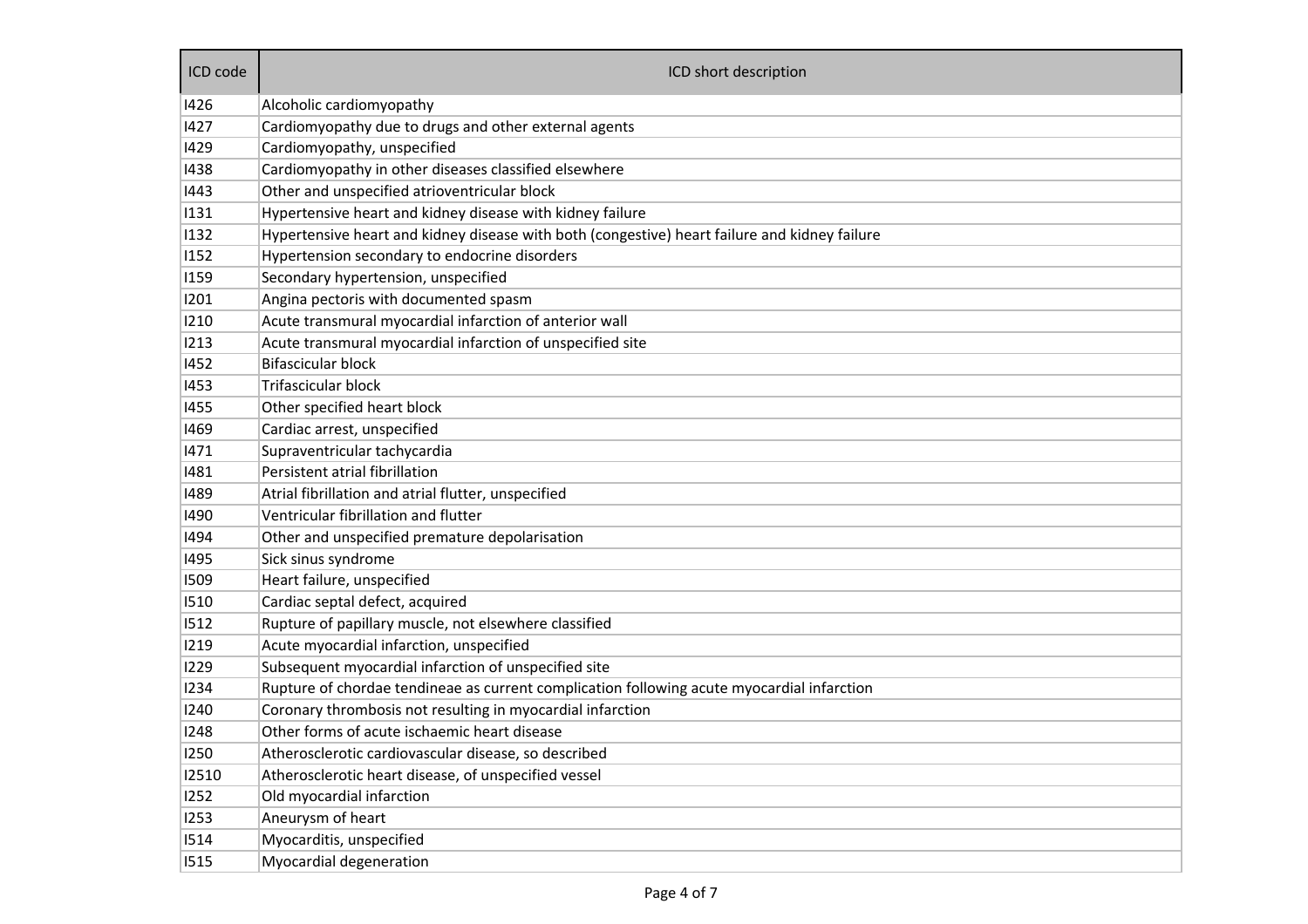| ICD code | ICD short description                                                                |  |  |  |  |  |
|----------|--------------------------------------------------------------------------------------|--|--|--|--|--|
| 1520     | Other heart disorders in bacterial diseases classified elsewhere                     |  |  |  |  |  |
| 1606     | Subarachnoid haemorrhage from other intracranial arteries                            |  |  |  |  |  |
| 1610     | Intracerebral haemorrhage in hemisphere, subcortical                                 |  |  |  |  |  |
| 1614     | Intracerebral haemorrhage in cerebellum                                              |  |  |  |  |  |
| 1616     | Intracerebral haemorrhage, multiple localised                                        |  |  |  |  |  |
| 1258     | Other forms of chronic ischaemic heart disease                                       |  |  |  |  |  |
| 1260     | Pulmonary embolism with mention of acute cor pulmonale                               |  |  |  |  |  |
| 1269     | Pulmonary embolism without mention of acute cor pulmonale                            |  |  |  |  |  |
| 1313     | Pericardial effusion (noninflammatory)                                               |  |  |  |  |  |
| 1328     | Pericarditis in other diseases classified elsewhere                                  |  |  |  |  |  |
| 1350     | Aortic (valve) stenosis                                                              |  |  |  |  |  |
| 1359     | Aortic valve disorder, unspecified                                                   |  |  |  |  |  |
| 1621     | Nontraumatic extradural haemorrhage                                                  |  |  |  |  |  |
| 1629     | Intracranial haemorrhage (nontraumatic), unspecified                                 |  |  |  |  |  |
| 1632     | Cerebral infarction due to unspecified occlusion or stenosis of precerebral arteries |  |  |  |  |  |
| 1634     | Cerebral infarction due to embolism of cerebral arteries                             |  |  |  |  |  |
| 1635     | Cerebral infarction due to unspecified occlusion or stenosis of cerebral arteries    |  |  |  |  |  |
| 164      | Stroke, not specified as haemorrhage or infarction                                   |  |  |  |  |  |
| 1378     | Other pulmonary valve disorders                                                      |  |  |  |  |  |
| 138      | Endocarditis, valve unspecified                                                      |  |  |  |  |  |
| 1393     | Pulmonary valve disorders in diseases classified elsewhere                           |  |  |  |  |  |
| 1412     | Myocarditis in other infectious and parasitic diseases classified elsewhere          |  |  |  |  |  |
| 1418     | Myocarditis in other diseases classified elsewhere                                   |  |  |  |  |  |
| 1422     | Other hypertrophic cardiomyopathy                                                    |  |  |  |  |  |
| 1430     | Cardiomyopathy in infectious and parasitic diseases classified elsewhere             |  |  |  |  |  |
| 1440     | Atrioventricular block, first degree                                                 |  |  |  |  |  |
| 1445     | Left posterior fascicular block                                                      |  |  |  |  |  |
| 1458     | Other specified conduction disorders                                                 |  |  |  |  |  |
| 1459     | Conduction disorder, unspecified                                                     |  |  |  |  |  |
| 1460     | Cardiac arrest with successful resuscitation                                         |  |  |  |  |  |
| 1472     | Ventricular tachycardia                                                              |  |  |  |  |  |
| 1018     | Other acute rheumatic heart disease                                                  |  |  |  |  |  |
| 1500     | Congestive heart failure                                                             |  |  |  |  |  |
| 1513     | Intracardiac thrombosis, not elsewhere classified                                    |  |  |  |  |  |
| 1517     | Cardiomegaly                                                                         |  |  |  |  |  |
| 1518     | Other ill-defined heart diseases                                                     |  |  |  |  |  |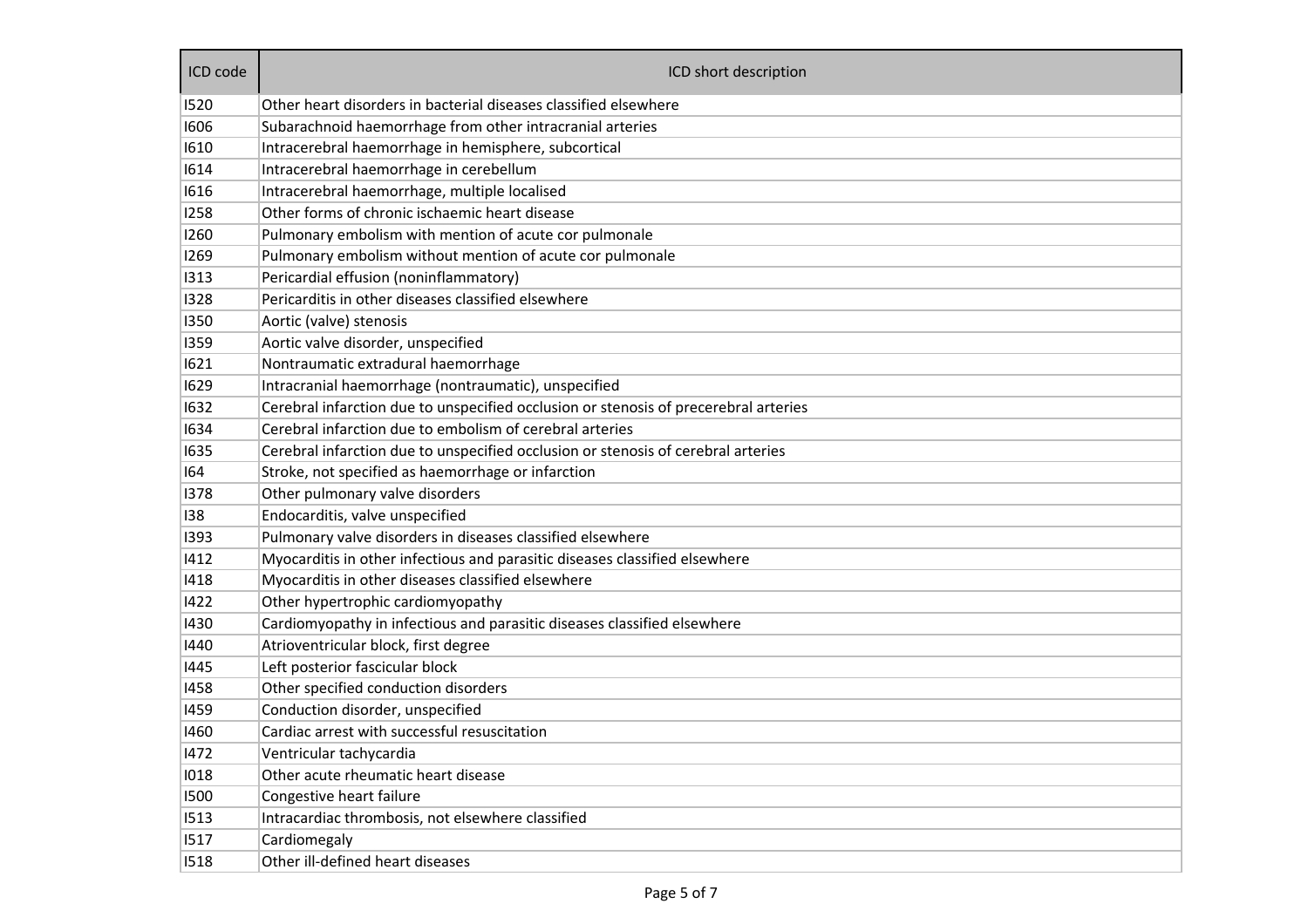| ICD code | ICD short description                                                                                                   |  |  |  |  |  |
|----------|-------------------------------------------------------------------------------------------------------------------------|--|--|--|--|--|
| 1519     | Heart disease, unspecified                                                                                              |  |  |  |  |  |
| 1528     | Other heart disorders in other diseases classified elsewhere                                                            |  |  |  |  |  |
| 1600     | Subarachnoid haemorrhage from carotid siphon and bifurcation                                                            |  |  |  |  |  |
| 1051     | Rheumatic mitral insufficiency                                                                                          |  |  |  |  |  |
| 1081     | Disorders of both mitral and tricuspid valves                                                                           |  |  |  |  |  |
| 1083     | Combined disorders of mitral, aortic and tricuspid valves                                                               |  |  |  |  |  |
| 1089     | Multiple valve disease, unspecified                                                                                     |  |  |  |  |  |
| 1099     | Rheumatic heart disease, unspecified                                                                                    |  |  |  |  |  |
| 1110     | Hypertensive heart disease with (congestive) heart failure                                                              |  |  |  |  |  |
| 1611     | Intracerebral haemorrhage in hemisphere, cortical                                                                       |  |  |  |  |  |
| 1618     | Other intracerebral haemorrhage                                                                                         |  |  |  |  |  |
| 1638     | Other cerebral infarction                                                                                               |  |  |  |  |  |
| 1129     | Hypertensive kidney disease without kidney failure                                                                      |  |  |  |  |  |
| 1130     | Hypertensive heart and kidney disease with (congestive) heart failure                                                   |  |  |  |  |  |
| 1200     | Unstable angina                                                                                                         |  |  |  |  |  |
| 1220     | Subsequent myocardial infarction of anterior wall                                                                       |  |  |  |  |  |
| 1232     | Ventricular septal defect as current complication following acute myocardial infarction                                 |  |  |  |  |  |
| 1233     | Rupture of cardiac wall without haemopericardium as current complication following acute myocardial infarction          |  |  |  |  |  |
| 1236     | Thrombosis of atrium, auricular appendage, and ventricle as current complications following acute myocardial infarction |  |  |  |  |  |
| 12511    | Atherosclerotic heart disease, of native coronary artery                                                                |  |  |  |  |  |
| 12512    | Atherosclerotic heart disease, of autologous bypass graft                                                               |  |  |  |  |  |
| 12513    | Atherosclerotic heart disease, of nonautologous bypass graft                                                            |  |  |  |  |  |
| 1270     | Primary pulmonary hypertension                                                                                          |  |  |  |  |  |
| 1272     | Other secondary pulmonary hypertension                                                                                  |  |  |  |  |  |
| 1308     | Other forms of acute pericarditis                                                                                       |  |  |  |  |  |
| 1309     | Acute pericarditis, unspecified                                                                                         |  |  |  |  |  |
| 1311     | Chronic constrictive pericarditis                                                                                       |  |  |  |  |  |
| 1318     | Other specified diseases of pericardium                                                                                 |  |  |  |  |  |
| 1319     | Disease of pericardium, unspecified                                                                                     |  |  |  |  |  |
| 1330     | Acute and subacute infective endocarditis                                                                               |  |  |  |  |  |
| 1340     | Mitral (valve) insufficiency                                                                                            |  |  |  |  |  |
| 1349     | Nonrheumatic mitral valve disorder, unspecified                                                                         |  |  |  |  |  |
| 1352     | Aortic (valve) stenosis with insufficiency                                                                              |  |  |  |  |  |
| 1362     | Nonrheumatic tricuspid (valve) stenosis with insufficiency                                                              |  |  |  |  |  |
| 1368     | Other nonrheumatic tricuspid valve disorders                                                                            |  |  |  |  |  |
| 1369     | Nonrheumatic tricuspid valve disorder, unspecified                                                                      |  |  |  |  |  |